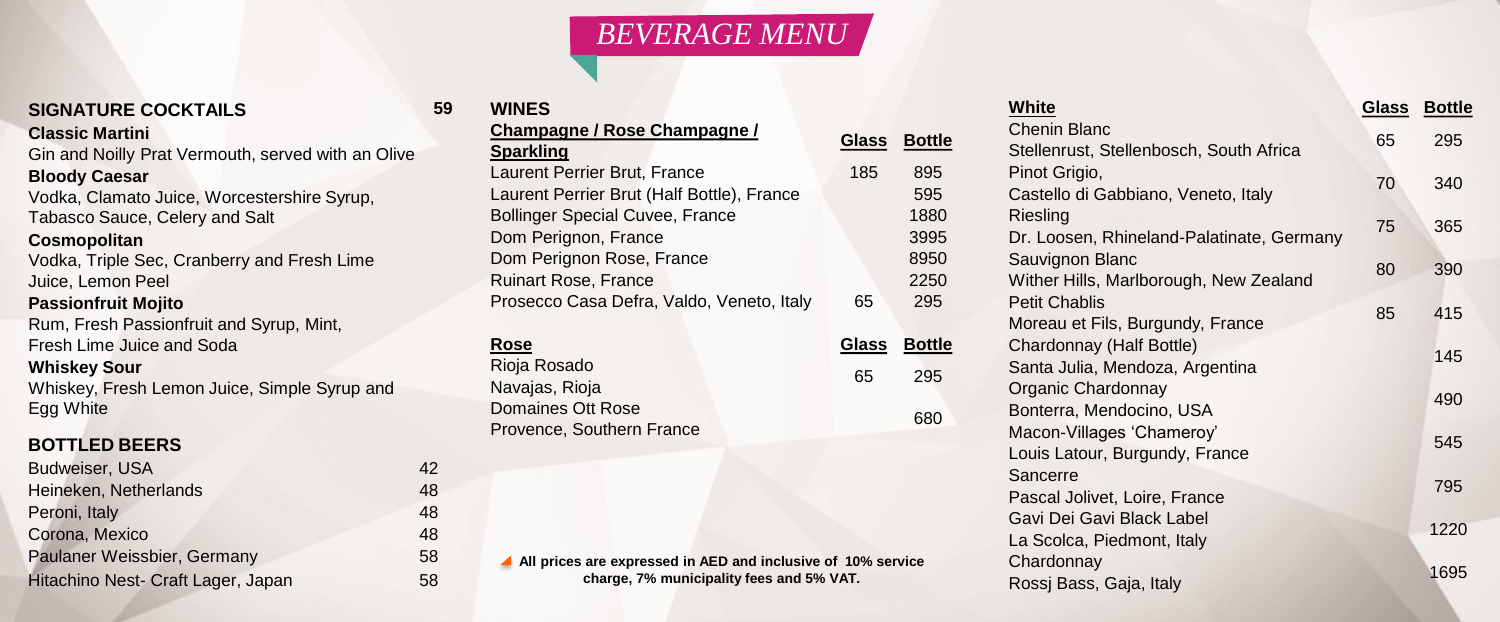# *BEVERAGE MENU*

| <b>SPIRITS</b>   |
|------------------|
| <b>Aperitifs</b> |
| Martini Bland    |
| Campari          |

# **Whisky**

Single Malt Whisky 30 ml Bottle Laphroaig 10 years 62 1355 Glenlivet 12 years 65 1545 Glenfiddich Solera 15 years 74 1760 Highland Park 18 years 48 1140 Irish Whisky John Jameson 48 1140

# **Deluxe Scotch**

Johnnie Walker Red Label Johnnie Walker Black Label Johnnie Walker Blue Label Chivas Regal 12 years Chivas Regal 12 years (Half Bottle) Chivas Regal 18 years

| SPIKITS        |       |               |  |
|----------------|-------|---------------|--|
| Aperitifs      | 30 ml | <b>Bottle</b> |  |
| Martini Blanco | -55   | 840           |  |
| Campari        | 55    | 840           |  |

| 30 ml | Bottle |
|-------|--------|
| 45    | 1070   |
| 58    | 1380   |
| 198   | 4700   |
| 58    | 1380   |
|       | 725    |
| 120   | 2850   |

# **American Bourbon 30** Jim Beam **Jack Daniel's**

**Rum 30 ml Bottle** Captain Morgan White Rum Bacardi 8 Años

**Gin 30 ml Bottle Tanqueray** Hendrick's Bombay Sapphire (Half Bottle)

# **All prices are expressed in AED and inclusive of 10% service charge, 7% municipality fees and 5% VAT.**

| ) ml | <b>Bottle</b> | <b>Vodka</b>                 |
|------|---------------|------------------------------|
| 48   | 1140          | <b>Smirnoff Red</b>          |
| 58   | 1380          | <b>Grey Goose</b>            |
|      |               | Beluga Gold                  |
| ) ml | <b>Bottle</b> | Russian Standard Original    |
| 45   | 1070          | (Half Bottle)                |
| 58   | 1270          | <b>Tequila</b>               |
|      |               | Jose Cuervo Especial Silver  |
| ) ml | <b>Bottle</b> | El Jimador Anejo 100% Agave  |
| 45   | 1070          |                              |
| 58   | 1380          | <b>Cognac</b>                |
|      | 575           | Hennessy V.S.                |
|      |               | Hennessy V. S. (Half Bottle) |
|      |               | Hennessy V.S.O.P.            |
|      |               | Remy XO                      |

# $L$ **iqueurs**

| <b>Vodka</b>                 | 30 ml | <b>Bottle</b> |
|------------------------------|-------|---------------|
| <b>Smirnoff Red</b>          | 45    | 1070          |
| <b>Grey Goose</b>            | 68    | 1615          |
| Beluga Gold                  | 186   | 4065          |
| Russian Standard Original    |       |               |
| (Half Bottle)                |       | 575           |
|                              |       |               |
| <u>Tequila</u>               | 30 ml | <b>Bottle</b> |
| Jose Cuervo Especial Silver  | 45    | 1070          |
| El Jimador Anejo 100% Agave  | 58    | 1270          |
|                              |       |               |
| <b>Cognac</b>                | 30 ml | <b>Bottle</b> |
| Hennessy V.S.                | 62    | 1355          |
| Hennessy V. S. (Half Bottle) |       | 685           |
| Hennessy V.S.O.P.            | 84    | 1835          |
| Remy XO                      | 215   | 4700          |
|                              |       |               |
| <u>Liqueurs</u>              | 30 ml | <b>Bottle</b> |
|                              |       |               |
| Limoncello                   | 55    | 1245          |
| Jägermeister                 | 55    | 1245          |
| <b>Baileys</b>               | 55    | 1245          |